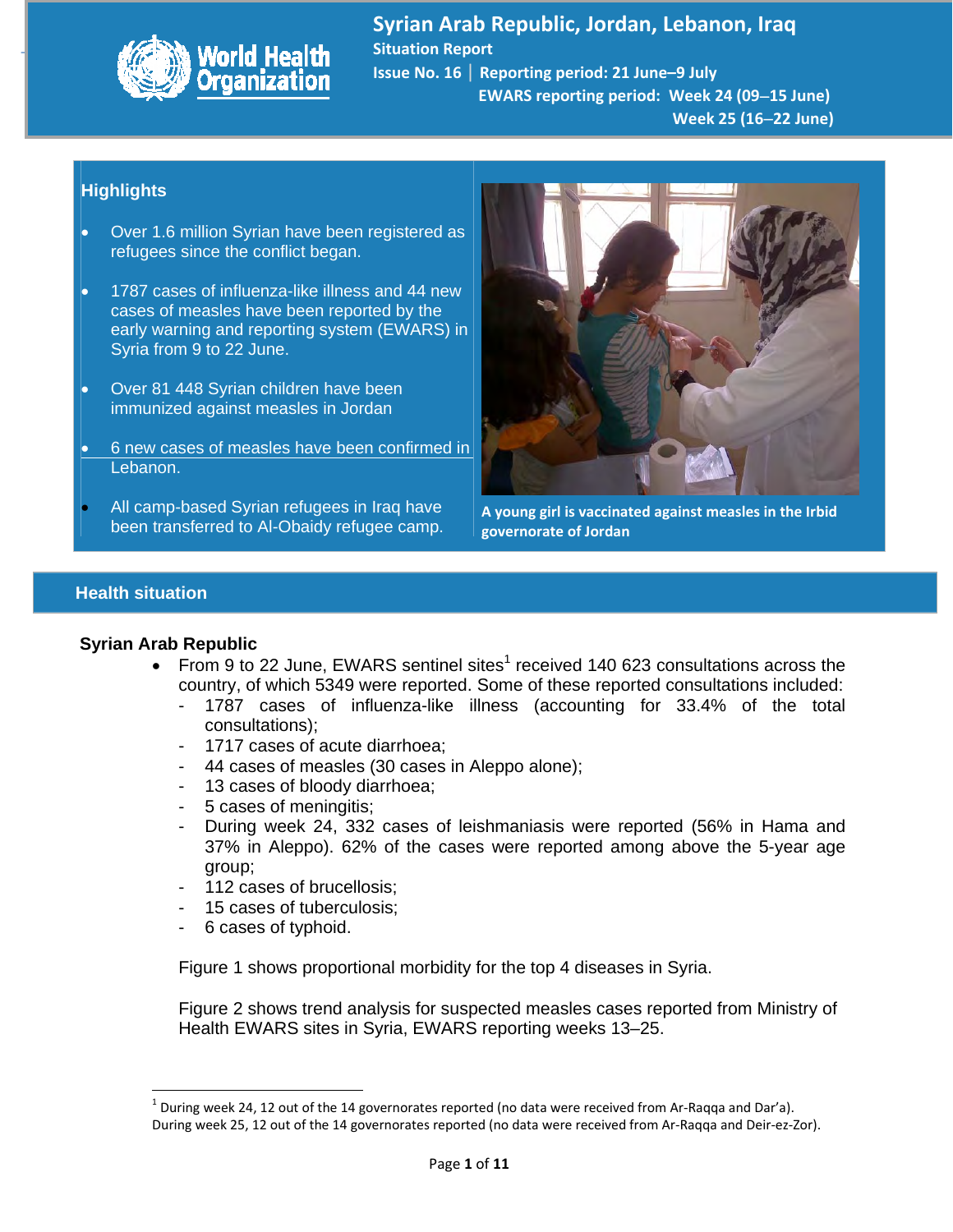

**Figure 1. Proportional morbidity for the top 4 diseases in Syria** 



**Figure 2. Trend analysis for suspected measles cases reported from Ministry of Health EWARS sites in Syria, EWARS reporting weeks 13–25** 

**Iraq** 

- As of 3 July, the total number of Syrian refugees registered with the United Nations Office of the High Commissioner for Refugees (UNHCR) reached 159 465.
- 2222 consultations were reported by EWARS during the reporting period.
- The most common diseases reported in Iraq were respiratory tract infections with 737 cases confirmed in the reporting period. There were also 221 cases of diarrhoea.
- All refugees have been relocated to Al-Obaidy refugee camp, as have all services, including health services.

### **Jordan**

- The Government of Jordan estimates that there are over 600 000 Syrians currently within its borders.
- In Al Zaatari refugee camp, EWARS reported the most common disease was upper respiratory tract infection with 1456 cases confirmed in the reporting period. EWARS also reported: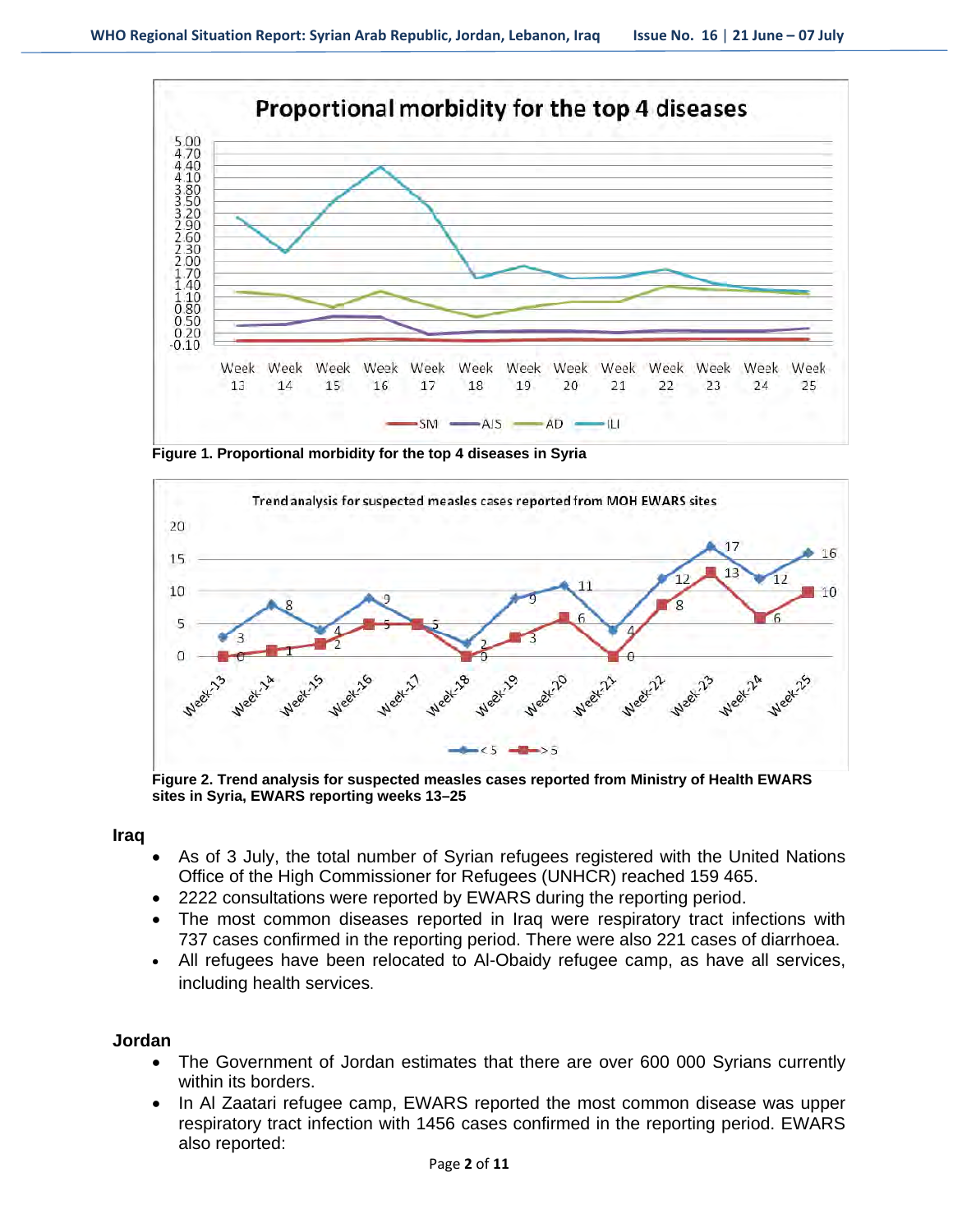- 385 cases of watery diarrhoea
- 215 cases of acute jaundice syndrome
- 213 cases of lower respiratory tract infection
- 171 cases of influenza like-Illness
- 2189 other diseases.
- Similarly, in Al Zaatari refugee camp, UNHCR reported:
	- 314 cases of diabetes
	- 264 cases of asthma
	- 261 cases of hypertension
	- 87 cases of ischaemic heart disease
	- 48 cases of thyroid problems.
- The Ministry of Health stated that 10 children (9 Jordanian and 1 Syrian) in Madaba and Karak were diagnosed with acute haemorrhagic fever with rash, resulting in the death of 2 Jordanian children. The Ministry Of Health's central public health laboratory confirmed that this was Rocky Mountain spotted fever attributable to *Rickettsia spp*. The Ministry of Health administered a treatment of doxycycline.

#### **Lebanon**

- Over 550 000 Syrian refugees have registered with UNHCR.
- 6 cases of measles have been reported in Lebanon. Since the start of 2013 there have been 1251 reported cases. WHO, the Ministry of Public Health and UNHCR also reported:
	- 7 cases of viral hepatitis
	- 6 cases of food poisoning
	- 2 cases of typhoid
	- 1 case of mumps
	- 1 case of leprosy.
- 9 cases of cutaneous leishmaniasis and 3 cases of visceral leishmaniasis have been confirmed throughout Lebanon during the reporting period.

# **Health response**

### **Syrian Arab Republic**

- During the second quarter of 2013:
	- WHO supported the delivery of basic health supplies, including life-saving, communicable and noncommunicable disease medicines, interagency emergency supplementary and basic health kits, surgical supply kits and burn kits for a population of 270 500 in Homs, including opposition-controlled areas, Dar'a, Damascus and Deir ez-Zor through the Syrian Arab Red Crescent (SARC) and health authorities.
	- WHO delivered surgical supplies, diarrhoea and blood-testing kits, burn kits, reproductive health medicines and health kits. WHO also delivered essential medicines for the treatment of injuries, noncommunicable diseases and communicable diseases. These supplies reached 654 499 individuals in Homs, Dar'a, Deir ez-Zor and Damascus.
	- WHO continued to support local health nongovernmental organizations to provide health care delivery in both affected government- and opposition-controlled areas.
	- WHO-supported nongovernmental organizations provided 42 982 treatments/consultations for communicable and noncommunicable diseases, reproductive health and surgical interventions.
- Prompted by EWARS reporting, WHO and its health sector partners undertook the following response measures.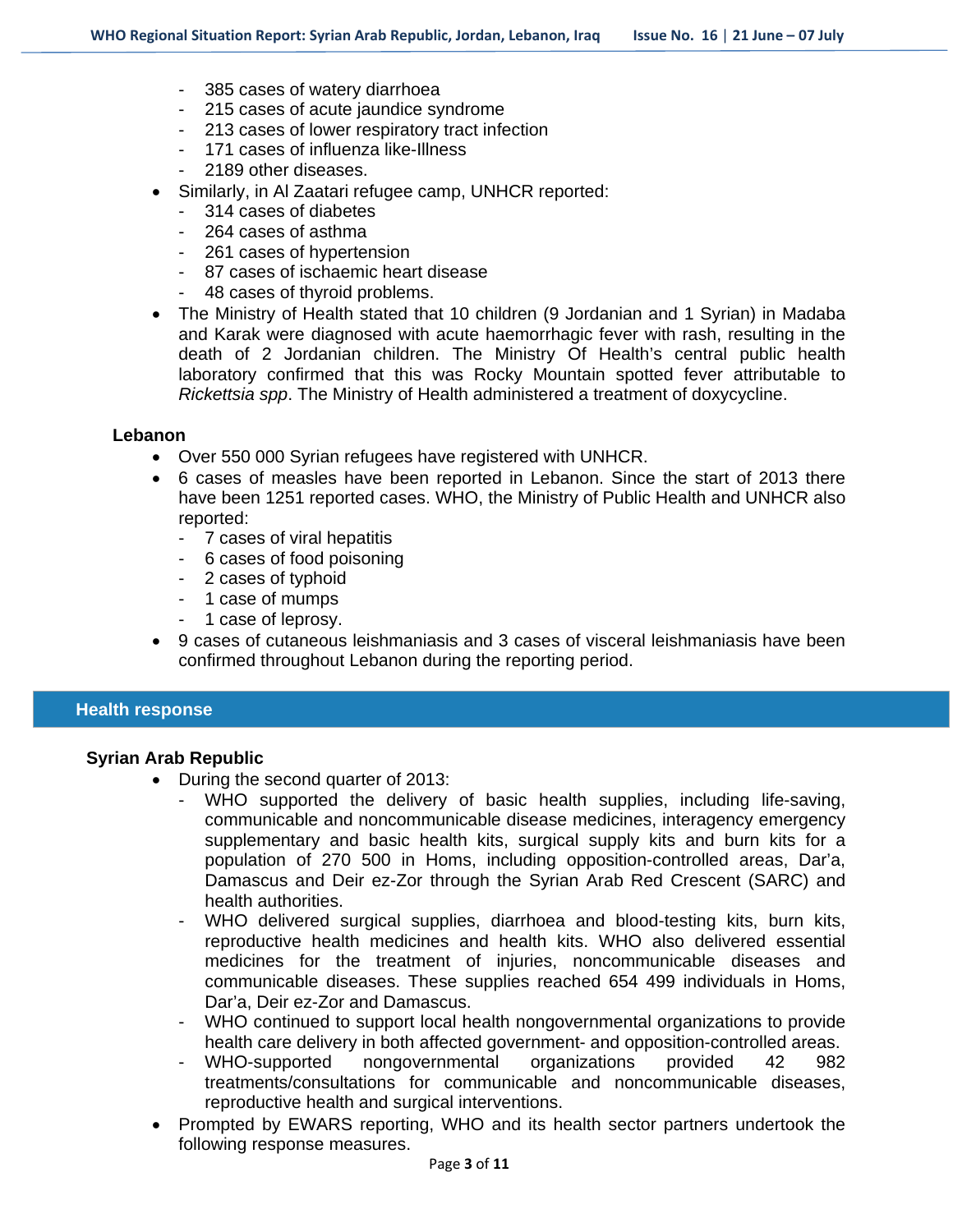- All bloody diarrhoea cases were managed with antibiotics.
- A case of meningitis reported in As-Sweida National Hospital was promptly managed, investigation forms were filled and contacts were treated with antibiotics.
- The cases of leishmaniais, brucellosis, and tuberculosis were managed promptly, medicines provided and sanitation measures implemented.
- Water testing was performed in Hama and Tartous to determine bacterial contamination and cases of bloody diarrhoea cases were managed with antibiotics.
- The cases of meningitis reported in As-Sweida National Hospital were managed, investigation forms were filled and contacts were treated with antibiotics.
- Between 21 June and 7 July:
	- In cooperation with the Ministry of Health in Damascus, WHO supplied essential and communicable disease medicines to treat more than 93 450 beneficiaries. 50 burn kits, targeting 1500 beneficiaries, were also supplied.
	- WHO supplied the National Public Laboratory in Damascus with various types of supplies and diagnostic kits, (portable autoclave, enzymes for hepatitis DNA quantification kits, HIV EIA kits, tissue culture flask and centrifuge tubs).
	- The Ministry of Higher Education in Damascus was supplied with life-saving medicines to treat more than 15 350 beneficiaries. Burn kits were also provided to treat more than 3000 beneficiaries.
	- The National Blood Bank in Damascus has been provided with blood test kits and consumables. WHO-supported nongovernmental organizations also provided 42 982 treatments/consultations for communicable and noncommunicable diseases, reproductive health and surgical interventions.
- WHO is supporting the Palestinian Health Charity Association that is assisting Palestinians and Syrians in Yarmouk Palestinian Camp in Damascus. The Association reported:
	- 3250 patients were reached during the first phase of the project (January–March 2013).
	- 700 were assisted with natural childbirth;
	- 300 were provided with C-section;
	- 1500 patients were treated for emergency and trauma;
	- 200 for emergency surgical care;
	- 750 for noncommunicable diseases.
	- WHO also supplied the nongovernmental organization with: ligasure vessel sealing equipment, a steam sterilizer, an obstetric labour table and intensive care ward beds.
- WHO, in collaboration with the Ministry of Health, conducted a workshop for 42 focal points from 12 governorates who are responsible for collecting EWARS data. Participants were trained on the newly established EWARS database system, which aims to automize the data entry process and improve timely submission of EWARS data from sentinel sites.
- WHO and the Ministry of Health conducted two training courses between 30 June and 3 July on community-based management of acute malnutrition for 54 pediatricians and 2 health workers from 11 governorates to strengthen their knowledge and skills in the early detection and treatment of moderate and severe acute malnutrition.
- UNICEF is currently supporting the medical team of the Syrian Family Planning Association in serving internally-displaced persons (IDPs) in the Hasya district of Homs who fled the conflict in al-Qusayr area.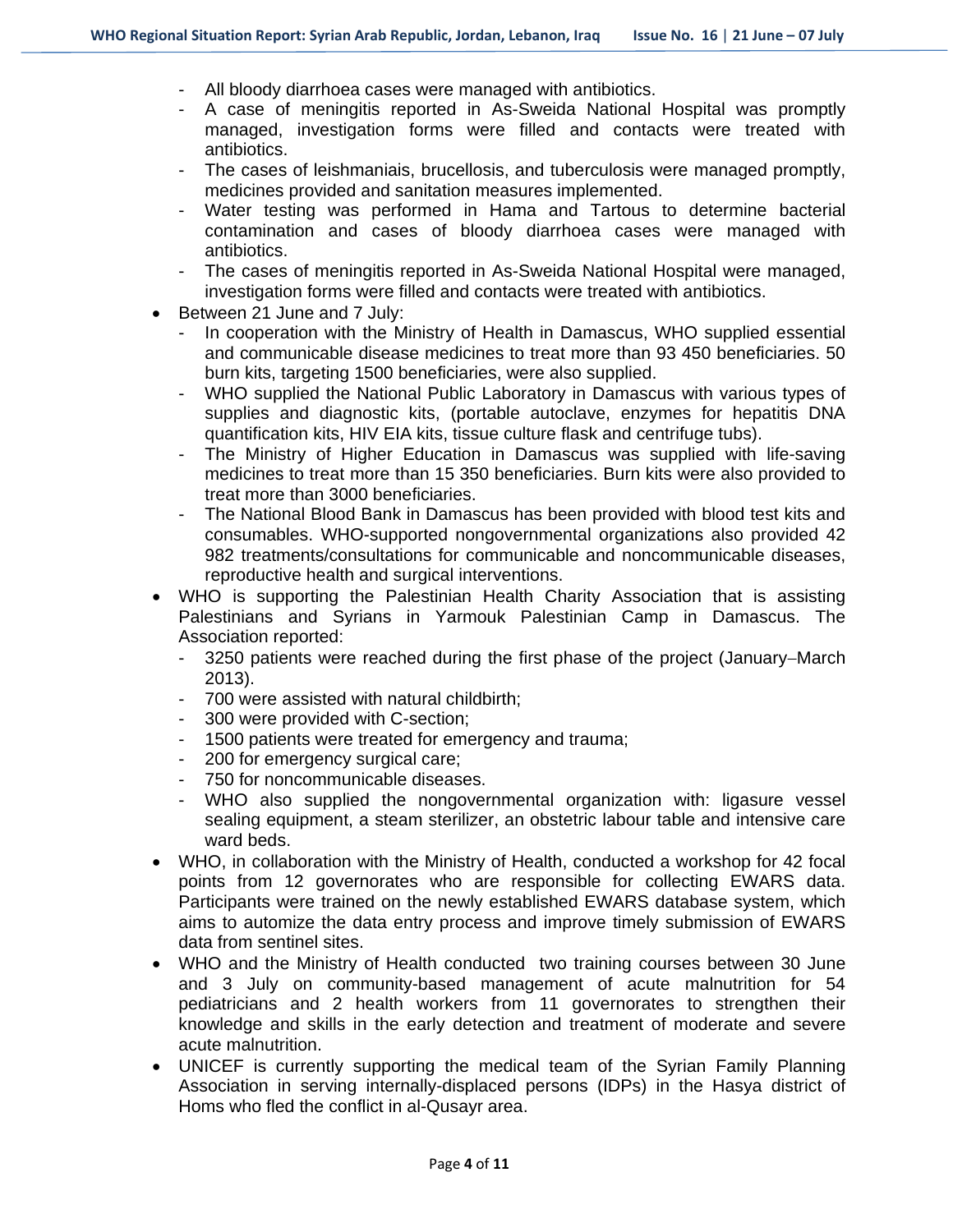- The UNICEF-supported 50 mobile medical teams in 12 governorates and the fixed centres in Damascus, rural Damascus and Quneitra were able to reach 138 410 children with medical check-ups since the beginning of 2013. UNICEF's target is to reach 570 000 internally-displaced children by the end of this year.
- UNICEF continues to dispatch health supplies, recently, 60 interagency emergency health kits units were delivered to partners to cover the need of 60 000 beneficiaries, 10 of which were delivered to al-Kisweh area in rural Damascus through the Circassian Charity Society, and 50 were delivered to Hama Directorate of Health. 5 diarrhoea kits were also delivered to the Department of Health in Hama which is sufficient for 3000 diarrhoea cases.
- International Medical Corps (IMC), in coordination with SARC, has been responding to health, mental health and psychosocial needs of IDPs since early 2012. From 21 June to 4 July 2013 the following beneficiaries were reached:
	- 2 static clinics (Barzeh and Jaramana in rural Damascus): a total of 3018 consultations were provided; 627 to IDPs. Top morbidities included acute respiratory infections (ARIs), diabetes and hypertension.
	- 2 medical mobile teams (covering 9 shelters inside Damascus): a total of 816 consultations were provided to IDPs. Top morbidities included ARIs.
	- 2 medical mobile units (covering non-official shelters and locations in the suburbs of Damascus): a total of 824 consultations were provided of which 385 were provided to IDPs. Top morbidities included ARIs and hypertension.
	- 24 hygiene kits were distributed in one shelter and 225 hygiene kits to Iraqis through two clinics.
	- Cleaning materials for environmental hygiene were distributed in 9 shelters.
	- 558 bottles of lice shampoo were donated to 2 communal shelters.
	- 300 children's diapers were donated to two communal shelters.
- The United Nations Relief and Works Agency (UNRWA) has established 6 health points in Damascus and one in Aleppo to provide health services for refugees in IDP centres. The total number of consultations for the following months was:
	- March: 3508 consultations
	- April: 4833 consultations
	- May: 4244 consultations
	- Surveillance of infectious diseases is a contentious process. No epidemics were reported during the reporting period.
- 840 women residing in Damascus, rural Damascus, Idleb and Hama were provided with psychosocial support services/psychological first aid services by the United Nations Population Fund (UNFPA)-supported mobile teams and clinics.
- 180 cases of gender-based violence were assisted and provided with the required services, including medical consultation and community services by the UNFPAsupported SFPA clinic.
- UNFPA, in cooperation with implementing partners, delivered 3000 female kits and 1005 male kits to cross-fire areas in Hama.
- 5800 women received reproductive health services, including emergency obstetric care through the UNFPA-assisted maternal hospitals and mobile teams functioning in Damascus, rural Damascus and Aleppo.
- 2400 women received emergency obstetric care, including normal and C-section delivery services through the use of reproductive health vouchers that enabled them to access health care free of charge.
- UNFPA delivered 10 000 intravenous fluids to Damascus Hospital, the main Ministry of Health hospital in Damascus serving IDP women.
- UNFPA organized a workshop for 25 participants of implementing partners to enhance their capacity in monitoring humanitarian response.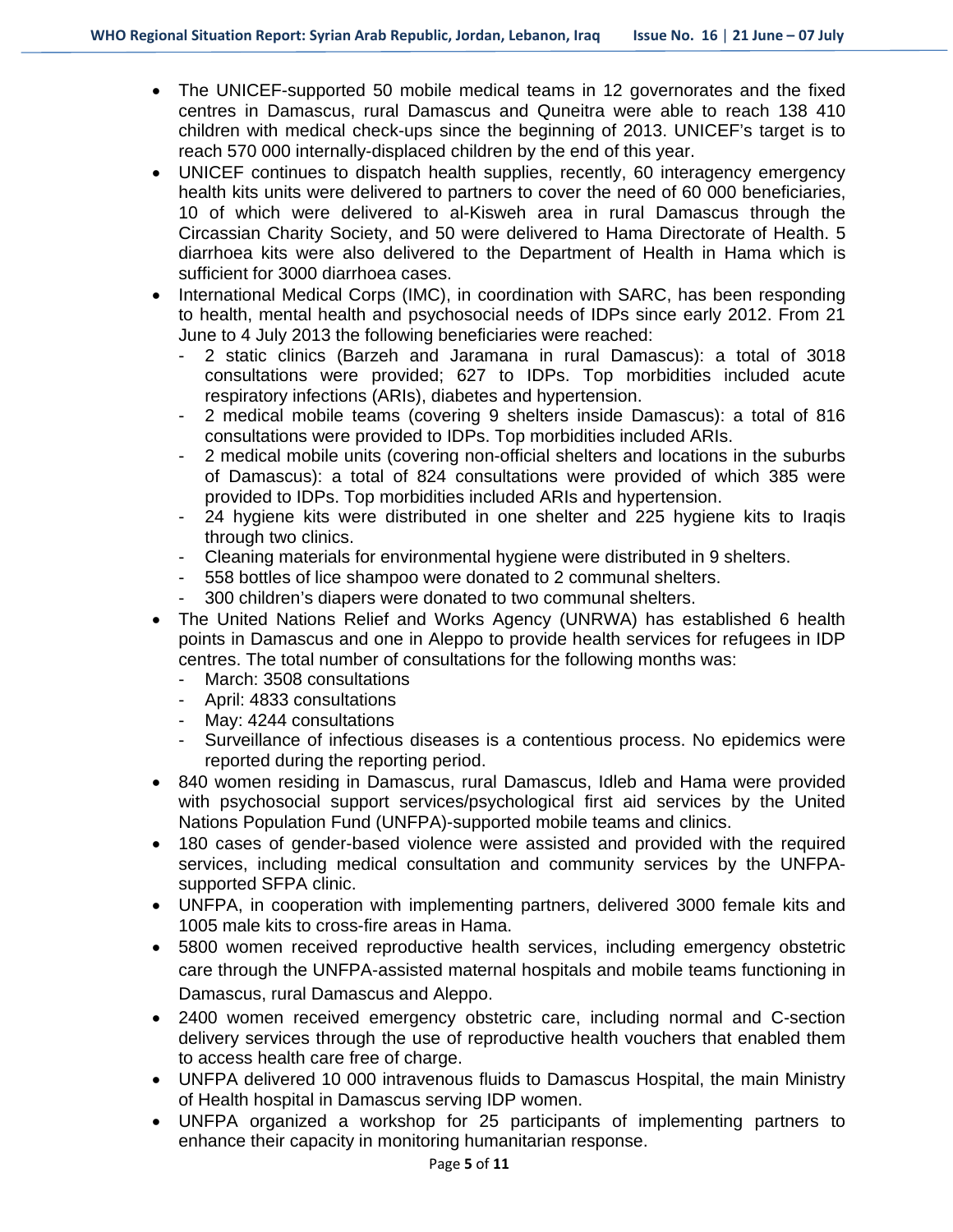#### **Iraq**

- A team of five WHO communicable disease specialists conducted a health assessment to identify additional technical support needs and extra provisions of medicine. Additionally, the team also held a series of meetings with senior officials from the Ministry of Health, UNFPA, UNICEF and UNHCR. These meetings took place in Irbil. The specialist team also assessed the capacity of some public health laboratory primary health care centres (specifically those that receive patients from Syrian refugees). The assessment visit concluded that:
	- WHO Iraq should continue to provide technical support to build the capacity of health providers dealing with epidemics and emergency crises in the refugee setting.
	- WHO Iraq should continue to provide medicines and health supplies, including health kits, and medicines for chronic conditions, including for cardiovascular diseases, diabetes, mental disorders and medicines for the management of acute watery diarrhoea.
- The Ministry of Health reports that the main primary health care centre in Domiz camp is now equipped with a laboratory. This laboratory, which was established with the support of Médicins Sans Frontières, has the capacity to analyse stool samples for the detection of cholera.
- From 1 to 2 July, WHO Iraq conducted a 2-day training session on triage for 20 participants from the Ministry of Health, Médicins Sans Frontières, Agency for Technical Cooperation and Development (ACTED) and Islamic Relief.
- From 28 to 29 July, WHO Iraq conducted a 2-day training session on health information systems for 25 participants from the Ministry of Health, Médicins Sans Frontières and UNHCR.
- WHO Iraq recently completed EWARS and diarrheal disease outbreak and case management training. Attended by health professionals from the Ministry of Health/Kurdistan Regional Government, and the Ministry of Health of Iraq, selected governorate-based departments of health, and partners from nongovernmental organizations and UN agencies specifically focused on health care for Syrian refugees.
- UNICEF conducted a nutritional assessment in Domiz camp (20–23 May). 5.3% of individuals were believed to have wasting (6.7% of males, 3.7% of females). 9% were believed to be underweight (9% of males, 8.4% of females) and 18% believed to be stunted (17.8% of males, 18.3% of females). Malnutrition results of the assessment by ages are given in Figure 3.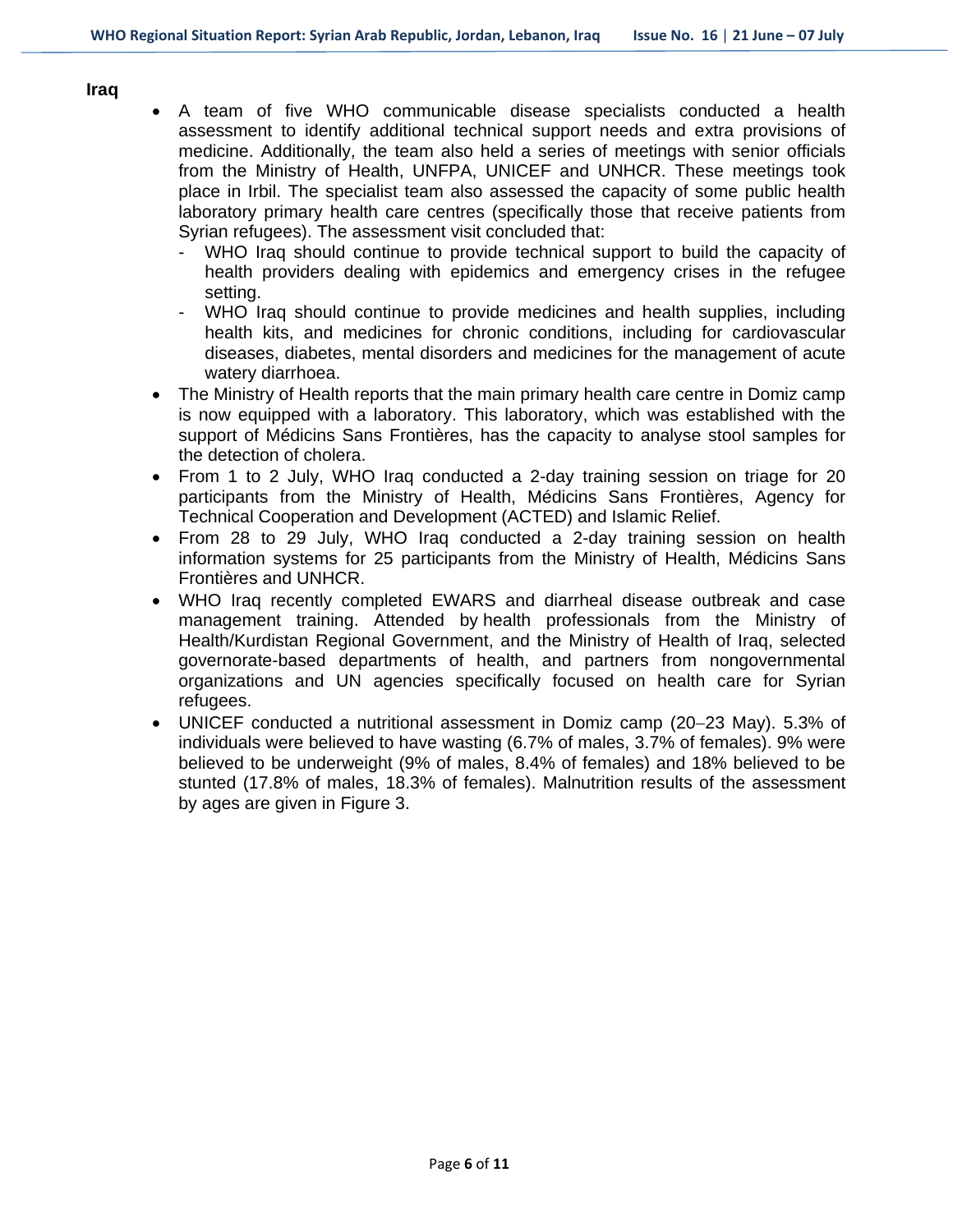

**Figure 3. Malnutrition results of the assessment conducted in Domiz camp, Iraq, 20–23 May 2013**

### **Jordan**

 WHO Jordan, in collaboration with the Ministry of Health UNICEF, the Centers for Disease Control and Prevention (CDC) and UNHCR, completed the comprehensive vaccination campaign. 622 745 children aged between 6 months and 15 years were immunized against measles. This campaign took place in the northern governorates of Irbid and Mafraq.



**Figure 4. Numbers of Syrians, Jordanians and other nationalities vaccinated in Irbid and Mafraq.** 

 Case management guidelines and precautionary information were promptly issued by the Ministry of Health in response to the Rocky Mountain spotted fever outbreak. The Ministry of Agriculture was requested to send joint Ministry of Health and Ministry of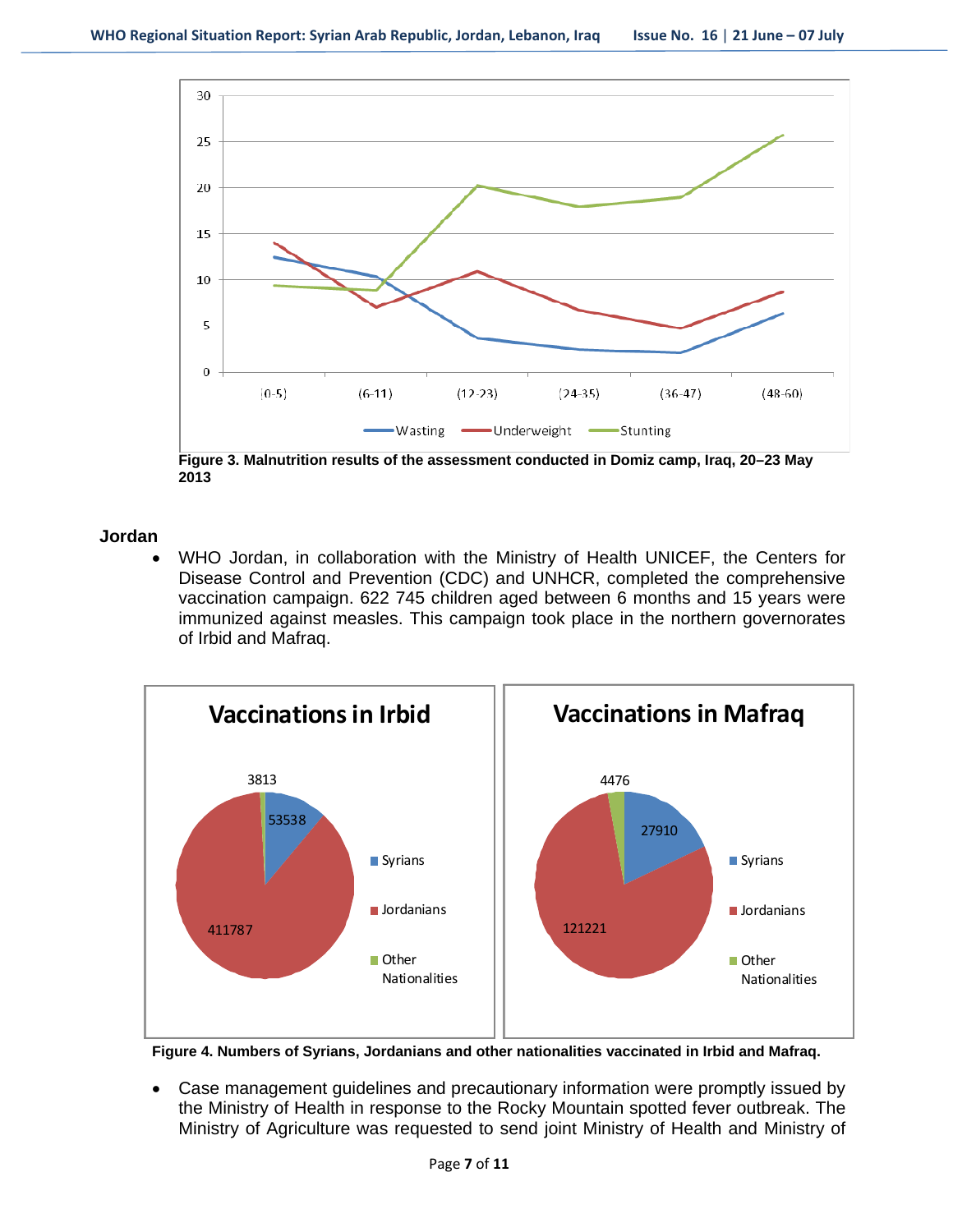Agriculture veterinary teams to investigate the possibility of animal reservoir and agent in the domestic animals with which most cases were in close contact. Ministry of Health confirmed that the outbreak is now under control.

- Médicine Du Monde opened a new field clinic in Al Zaatari refugee camp.
- Médicins Sans Frontières opened a new pediatric field hospital in Al Zaatari refugee camp.
- WHO Jordan in collaboration with the Ministry of Health, and CDC facilitated the Jordan enhanced disease surveillance workshop between 2 and 4 July. The 45 participants (from the Ministry of Health, all governorate surveillance focal points, university hospitals and the Royal Medical Services) were briefed on the Jordan enhanced disease surveillance status and implementation plans were presented. 45 participants attended the workshop.
- On 7 July a national workshop for health care personnel in hospitals Response to Middle East respiratory syndrome coronavirus (MERS-CoV) workshop was held. Organized by WHO and the Ministry of Health, this workshop included 58 participants from hospitals and health care facilities. Six facilitators and three assistants from the Ministry of Health were also in attendance. Preparedness, surveillance, infection control, isolation precautions and laboratory testing were discussed with a view to augmenting response capacity in targeted settings.

### **Lebanon**

- WHO Lebanon, in collaboration with the Ministry of Public Health and UNHCR, vaccinated over 1500 Syrian children (18 years and younger) against measles and polio. This campaign took place in national primary health care facilities.
- Approximately 8000 Syrian refugees received primary health care through UNHCRsupported health facilities across Lebanon.
- Approximately 8000 Syrian refugees received primary health care through Ministry of Public Health facilities across Lebanon.
- Approximately 1200 Syrian refugees received hospital care through one of the 23 UNHCR-supported hospitals.
- More than 2400 Syrian refugees received free health care through UNICEF/UNHCR mobile medical units.
- WHO Lebanon, in collaboration with other health sector partners, established a WASH (waterborne disease) task force.
- The Ministry of Public Health administered 248 Syrian refugees with the leishmaniasis preventative medicine – glucantime. The medicine was distributed in the Ministry of Public Health's leishmaniasis clinics.
- WHO Lebanon replenished the Ministry of Public Health's stock of vaccines for routine vaccination. This included; 800 vials/doses of anti-rabies vaccines, 25 vials/doses of anti-rabies immuno-globulins, and 400 vials/doses of anti-snake venom.

# **Coordination**

### **Syrian Arab Republic**

- On 8 July the revised health indicators were approved by health partners.
- The summer plan was expanded to incorporate health partners' activities.
- Available medicines and kits are currently being mapped. These provisions have been prepositioned in the Syrian governorates as part of ongoing outbreak preparedness measures.
- The operational plan for cholera preparedness was finalized and shared with WHO Syria health sector partners.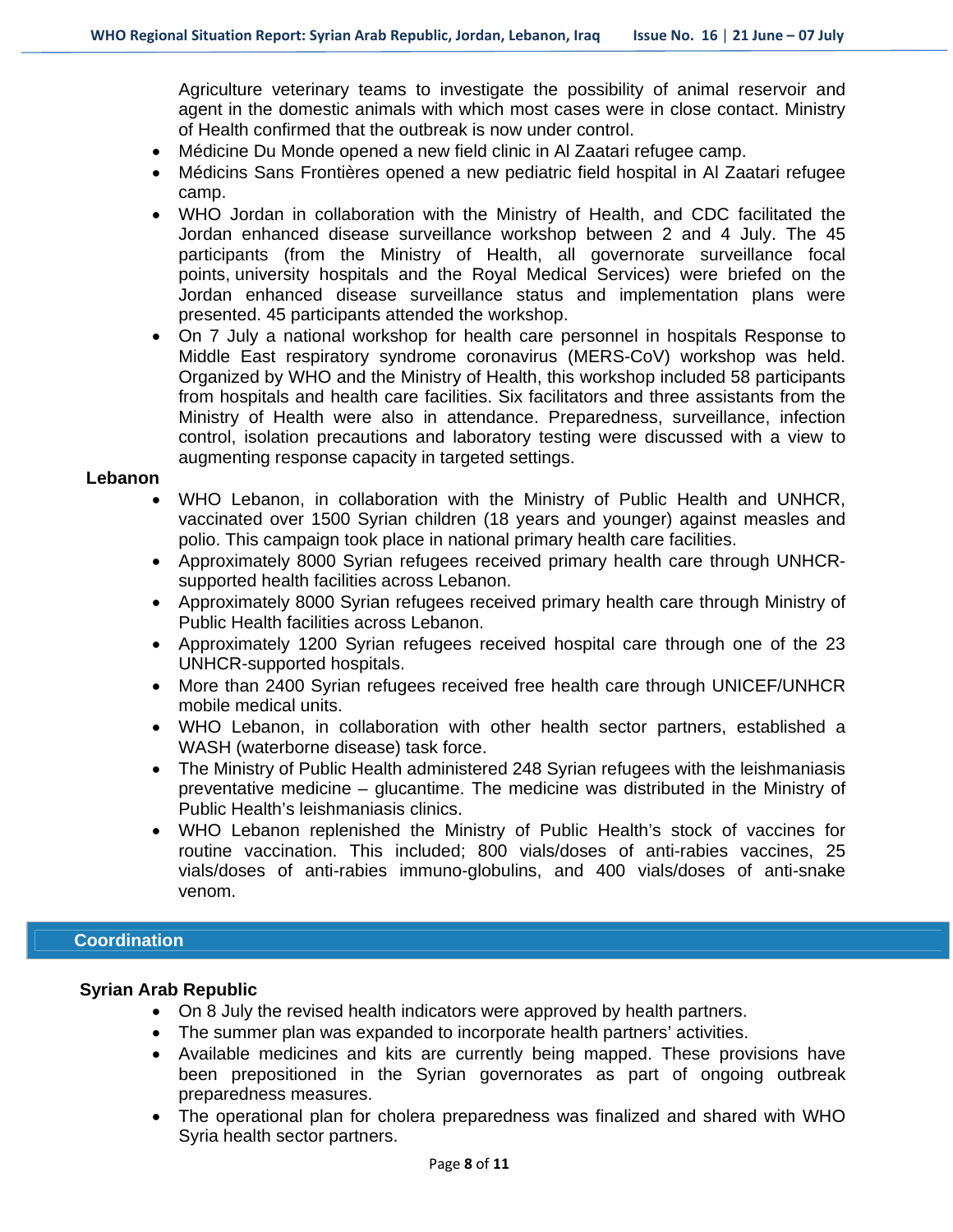The development of a contingency plan for Aleppo was initiated through a participatory and inclusive joint planning process. The health sector played an active

role in the intersectoral joint planning to draft the response plan, operational support plan, cost plan and preparedness plan specific to the health situation and needs in Aleppo.

**Iraq**

 WHO Iraq continues to co-chair the monthly coordination meetings in Dohuk and the weekly camp management team meetings.

### **Jordan**

 During the reporting period, along with WHO Jordan's regular health sector working group, the country team also participated in:



**Officials from WHO Iraq meet with health sector partners in Domiz refugee camp.** <u> 97 T</u>

A hospital information system meeting chaired by the Minister of Health and Environment, in collaboration with WHO, the United States Agency for International Development (USAID) and other partners. This meeting was part of the initiative to transform Jordan's paper-based health information system into an electronic one with a view to reducing response time, errors, personnel costs and to facilitate decision-making. A small task force was created to elaborate the strategic framework to be presented in a next month's meeting.



**WHO Representative for Jordan and partners from other health sector agencies meet for the Jordan enhanced disease surveillance project workshop.**

 WHO Jordan established a new partnership with The Eastern Mediterranean Health Network (Emphnet). The Emphnet team is working closely with WHO Jordan to train Ministry of Health, health workers and health partners in Jordan, in public health emergency preparedness and response, communicable disease control, surveillance skills. This training will continue until December 2013.

 WHO Jordan completed data collection phase of mental health assessment for Syrians. Led by the Ministry of Health, WHO, International

Medical Corps (IMC) and Emphnet, this data collection took place in Al Zaatari, Amman, Mafraq, Ramtha and Irbid. Activities included a key stakeholders' meeting, and a 3-day training session on the WHO Quality Rights ToolKit

 Led by the Ministry of Health, WHO, UNHCR, UNICEF and UNFPA, the data collection for the health facility assessment in the Mafraq, Irbid, Ajloun, Jerash, and Zarqa was completed.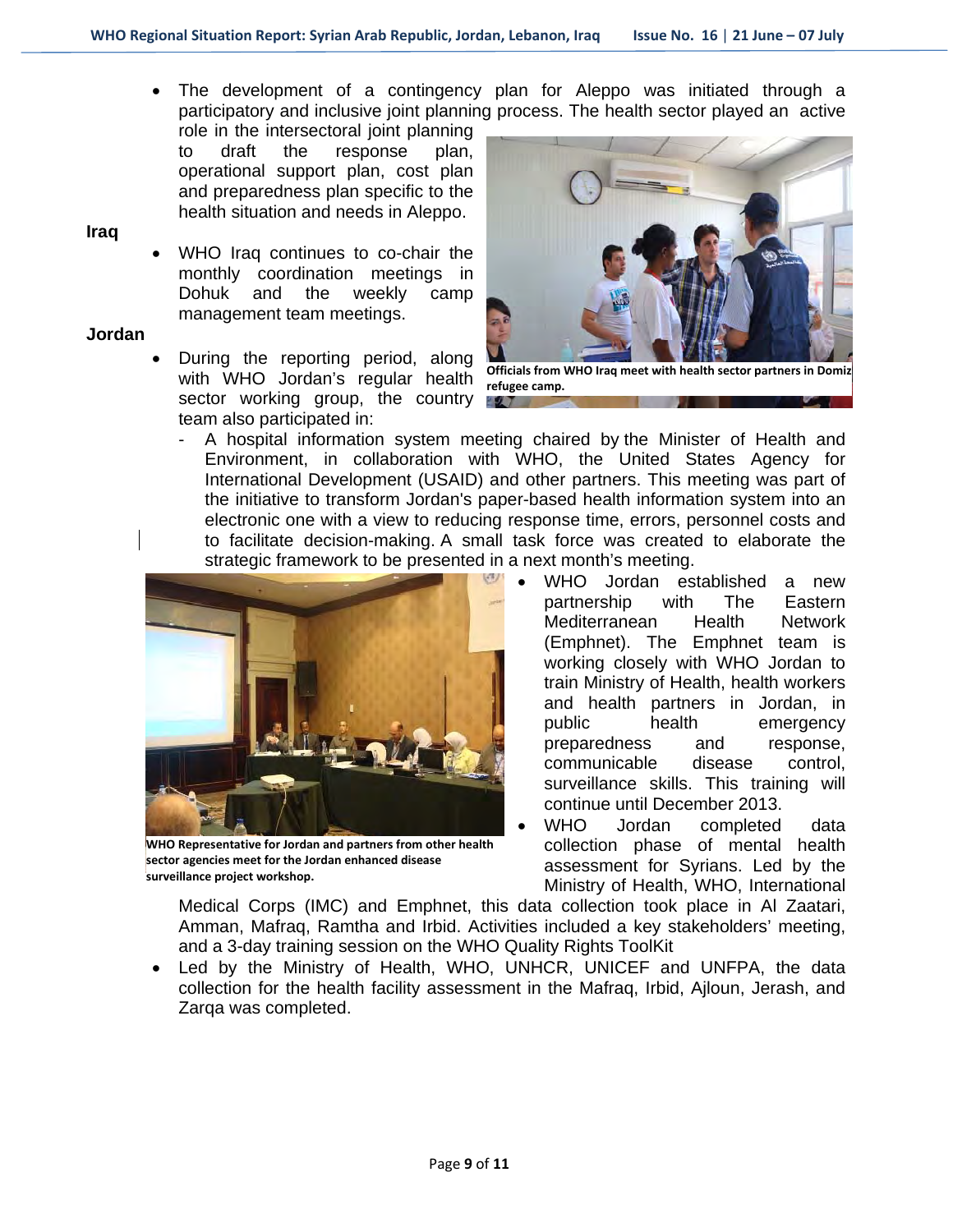#### **Lebanon**

- Health sector agencies agreed:
	- to share all information concerning mobile medical units;
	- to improve health education in local communities, particularly through the distribution of advocacy material, specifically focusing on hygiene, safe drinkingwater, and mental health;
	- to investigate the recent increase in miscarriages among Syrian refugees;
	- all partners would share the components of antenatal service packages with each other.
- WHO Lebanon conducted a number of health awareness sessions. Carried out throughout Lebanon, these sessions permitted discussion on topics such as: hygiene, mental health and gender-based violence. Over 1700 Syrians participated in these sessions.
- The World Food Programme (WFP), in collaboration with WHO Lebanon, recently carried out a vulnerability assessment. Preliminary results indicate:
	- 38.9% of household members have specific needs
	- 32.6% of whom have chronic illnesses
	- 32.2% are pregnant or lactating women
	- 13.9% have a disability.